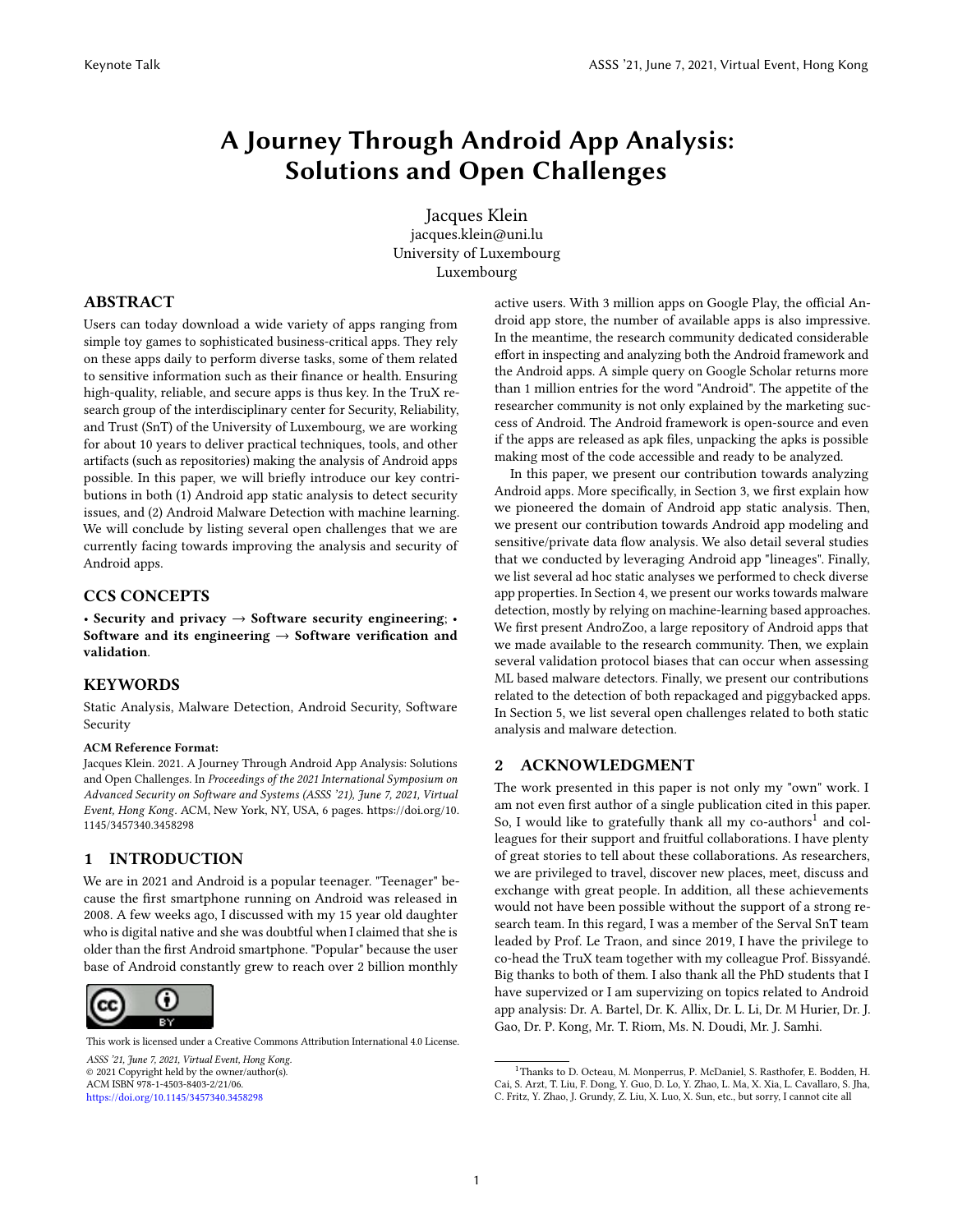I would also like to thank Prof. Weizhi Meng and Prof. Li Li, the organizers of the ASSS workshop [\(https://asss.compute.dtu.dk/](https://asss.compute.dtu.dk/2021/) [2021/\)](https://asss.compute.dtu.dk/2021/), for having inviting me to present a keynote speech at the ASSS workshop.

Finally, please note that this work has been partially supported (1) by the Luxembourg National Research Fund (FNR), under projects CHARACTERIZE C17/IS/11693861, (2) and by the SPARTA project, which has received funding from the European Union's Horizon 2020 research and innovation program under grant agreement No 830892.

# <span id="page-1-0"></span>3 OUR CONTRIBUTIONS TOWARDS STATICALLY ANALYZING ANDROID APPS

With my colleagues, we developed and publicly released tools making the static analysis of Android apps possible. Below we list some of our contributions related to this topic (this list is not exhaustive).

#### 3.1 Making the app analyzable

In early 2000, when the first Android apps were uploaded into Google Play, it was not possible to directly use static analyzers such as Soot [\[33\]](#page-5-1) or Wala [\[10\]](#page-5-2) to analyze Android apps. Indeed, while Android apps are mostly developed in Java (or Kotlin), the resulting executable files are released as ".dex" files that contain Dalvik bytecode. This bytecode differs from traditional Java bytecode. Several researchers worked on this issue and proposed tools to translate Dalvik bytecode into another representation that can be used by an already existing static analyzer. We contributed to this effort by developing Dexpler [\[8\]](#page-5-3), a module integrated today in Soot, that converts Dalvik bytecode into Jimple, the Soot intermediate representation. To sum up, we made Soot able to process Android apps.

#### 3.2 Android app Modeling for Sensitive Data Flow Detection

Being now able to analyze Android apps, we started to search for security issues such as sensitive data flow leakages (also called privacy leaks). In 2012/2013, we started a fantastic collaboration with colleagues from Penn State University in the USA and TU Darmstadt in Germany. This collaboration yielded popular stateof-the-art tools such as FlowDroid [\[7\]](#page-5-4) (presented at PLDI 2014), EPICC [\[30\]](#page-5-5) (presented at Usenix Security 2013, and further extended by [\[29\]](#page-5-6) and [\[28\]](#page-5-7)), and finally ICCTA [\[18\]](#page-5-8) (presented at ICSE 2015). These tools have been designed to detect security issues in Android apps. For instance, FlowDroid can be used to detect data leaks in apps. It was probably the first approach proposing to model the specificities of Android apps (lifecycle, callback methods, ...) making a sound analysis possible.

Android apps are made of components that communicate between each others via Inter-Component Communication (ICC) methods such as startActivity, which takes an Intent object as parameter. ICCTA relies on EPICC to retrieve information from the Intent object and then computes the ICC links, i.e., the links between components (e.g., Activity A communicates with Activity B). Thanks to this, ICCTA was able to extend FlowDroid by supporting inter-component analysis (including inter-app analysis as shown in [\[19\]](#page-5-9)). However, typical static analysis limitations

remain. In particular, if an ICC method such startActivity is called by reflection, ICCTA fails to catch this method call. In 2016, we propose the DroidRA [\[21\]](#page-5-10) instrumentation-based approach to address this issue in a non-invasive way. With DroidRA, we reduce the resolution of reflective calls to a composite constant propagation problem. We leverage the COAL solver [\[29\]](#page-5-6) to infer the values of reflection targets and app, and we eventually instrument this app to include the corresponding traditional Java call for each reflective call. Our approach allows to boost an app so that it can be immediately analyzable by ICCTA (and more generally static analyzers that were not reflection-aware). Recently, in [\[32\]](#page-5-11) we extended DroidRA to, for instance, also consider Fragment.

Our last work on the topic of private data flow detection will be presented at ICSE 2021 [\[31\]](#page-5-12). In this work, we show that tools such as FlowDroid+ICCTA, Amandroid [\[34\]](#page-5-13), or EPICC do not model all existing ICC methods. Indeed, in addition to usual ICC methods such as startActivity, the framework provides other atypical ways of performing ICCs. To address this limitation in the state of the art, we propose RAICC [\[31\]](#page-5-12) a static approach for modeling new ICC links and thus boosting previous analysis tasks such as ICC vulnerability detection, privacy leaks detection, malware detection, etc.

# 3.3 App lineages to perform evolutionary studies

Software evolution is a key topic in software engineering and software security. Like other software artifacts, Android apps evolve. In the literature, the set of the successive versions of a given app is defined as "app lineage". However, investigating these app lineages, i.e., the evolution of Android apps, is not trivial. Indeed, Android developers update their apps by providing new apk files, and these apks have to be published via relevant markets. Nevertheless, mainstream Android app markets including the official market Google Play provide apps as a fleeing data stream where only the latest version of an app is available: when the next updated version is uploaded, the past version is lost. This causes one of the main difficulties to re-construct the lineage of Android apps.

In [\[13\]](#page-5-14), we explained how we re-construct the versioned lineages of Android apps, by leveraging AndroZoo [\[5\]](#page-5-15), a popular Android application repository made available to researchers. Then, we performed a large-scale investigation on how vulnerabilities evolve in Android apps. We fully rely on static vulnerability detection tools (FlowDroid [\[7\]](#page-5-4), AndroBugs [\[27\]](#page-5-16), and IC3 [\[29\]](#page-5-6)) and report their results on consecutive versions of Android apps. We investigate specifically 10 vulnerability types associated with 4 different categories related to common security features (e.g., SSL), its sandbox mechanism (e.g., Permission issues), code injection (e.g., WebView RCE vulnerability) as well as its inter-app message passing (e.g., Intent spoofing). Among the main findings, we can cite that: (1) Most vulnerabilities will survive at least 3 updates. (2) Some third-party libraries are major contributors to most vulnerabilities detected by static tools. (3) Some vulnerabilities reported by detection tools may foreshadow malware.

In an MSR paper [\[11\]](#page-5-17), we presented our attempt to learn crypto-APIs usage from the crowd, i.e., by mining crypto-APIs usage rules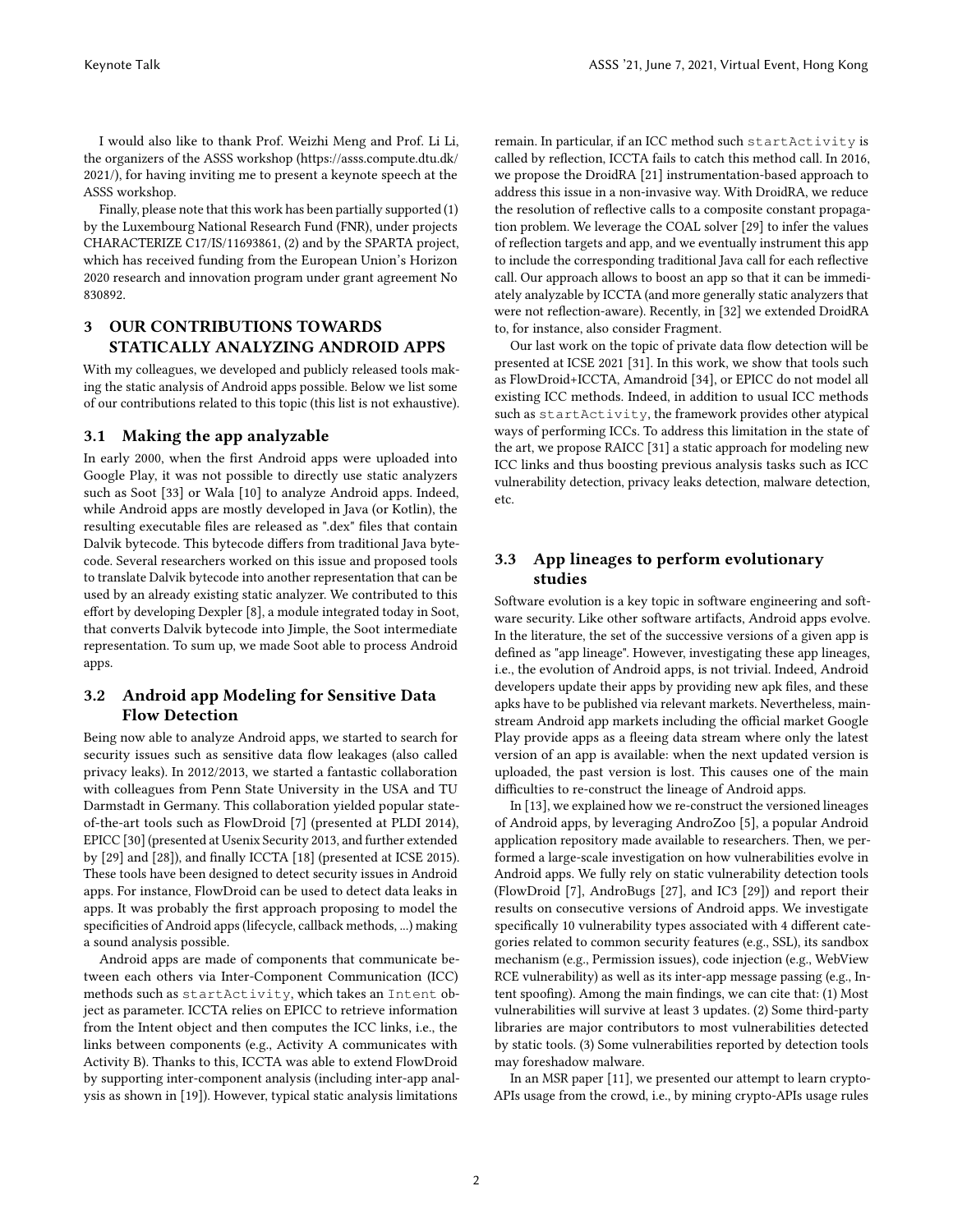from app lineages. Android app developers recurrently use crypto-APIs to provide data security to app users. Unfortunately, misuse of APIs only creates an illusion of security and even exposes apps to systematic attacks. It is thus necessary to provide developers with a statically enforceable list of specifications of crypto-API usage rules. On the one hand, such rules cannot be manually written as the process does not scale to all available APIs. On the other hand, a classical mining approach based on typical usage patterns is not relevant in Android, given that a large share of usages include mistakes. In [\[11\]](#page-5-17), building on the assumption that "developers update API usage instances to fix misuses", we proposed to mine the app lineages dataset to infer API usage rules. Eventually, our investigations yield negative results on our assumption that API usage updates tend to correct misuses. Actually, it appears that updates that fix misuses may be unintentional: subsequent updates quickly re-introduce the same misuses patterns.

# 3.4 Other static analyses performed on Android apps

Besides data flow analysis and studies on app lineages, we investigated other properties of Android apps by leveraging static analysis tools. We present in the following some of these studies:

Common Libraries: By mining 1.5 million apps from Google Play, we released to the community a list of 1,113 common libraries (including 240 libraries for advertisement) used in Android apps [\[23\]](#page-5-18) (further extended by a journal paper [\[26\]](#page-5-19)). This list can be used to identify the code that has been actually written by the developer of a given Android app.

Direct Inter-app Code Invocation: The Android ecosystem offers different facilities to enable communication among app components and across apps to ensure that rich services can be composed through functionality reuse. At the heart of this system is the Intercomponent communication (ICC) scheme, which has been largely studied in the literature. Less known in the community is another powerful mechanism that allows for direct inter-app code invocation which opens up for different reuse scenarios, both legitimate or malicious. In a FSE 2020 paper [\[12\]](#page-5-20), we exposed the general workflow for this mechanism, which beyond ICCs, enables app developers to access and invoke functionalities (either entire Java classes, methods or object fields) implemented in other apps using official Android APIs. We experimentally showcased how this reuse mechanism can be leveraged to "plagiarize" supposedly protected functionalities. Typically, we could leverage this mechanism to bypass security guards that a popular video broadcaster has placed for preventing access to its video database from outside its provided app. We further contributed with a static analysis toolkit, named DICIDer, for detecting direct inter-app code invocations in apps.

Compatibility Issues: The Android API provides the necessary building blocks for app developers to harness the functionalities of the Android devices, including for interacting with services and accessing hardware. This API thus evolves rapidly to meet new requirements for security, performance, and advanced features, creating a race for developers to update apps. Unfortunately, given the extent of the API and the lack of automated alerts on important changes, Android apps are suffered from API-related compatibility issues. These issues can manifest themselves as runtime crashes

creating a poor user experience. In an ISSTA 2018 paper [\[22\]](#page-5-21), we presented an automated approach named CiD for systematically modeling the lifecycle of the Android APIs and analyzing app bytecode to flag usages that can lead to potential compatibility issues. We demonstrated the usefulness of CiD by helping developers repair their apps, and we validated that our tool outperforms the state-of-the-art on benchmark apps that take into account several challenges for automatic detection.

Deprecated Android APIs: Because of functionality evolution, or security and performance-related changes, some APIs eventually become unnecessary in a software system and thus need to be cleaned to ensure proper maintainability. Those APIs are typically marked first as deprecated APIs and, as recommended, follow through a deprecated-replace-remove cycle, giving an opportunity to client application developers to smoothly adapt their code in next updates. Such a mechanism is adopted in the Android framework development where thousands of reusable APIs are made available to Android app developers. In a 2018 MSR paper [\[24\]](#page-5-22) (further extended with a journal version [\[25\]](#page-5-23)), we presented a research-based prototype tool called CDA and apply it to different revisions (i.e., releases or tags) of the Android framework code for characterizing deprecated APIs. Based on the data mined by CDA, we then performed an empirical study on API deprecation in the Android ecosystem and the associated challenges for maintaining quality apps. In particular, we investigated the prevalence of deprecated APIs, their annotations and documentation, their removal and consequences, their replacement messages, developer reactions to API deprecation, as well as the evolution of the usage of deprecated APIs. Experimental results reveal several findings that further provide promising insights related to deprecated Android APIs. Notably, by mining the source code of the Android framework base, we have identified three bugs related to deprecated APIs. These bugs have been quickly assigned and positively appreciated by the framework maintainers, who claim that these issues will be updated in future releases.

Mining Android Crash Fixes: Android apps are prone to crash. This often arises from the misuse of Android framework APIs, making it harder to debug since official Android documentation does not discuss thoroughly potential exceptions. Recently, the program repair community has also started to investigate the possibility to fix crashes automatically. Current results, however, apply to limited example cases. In both scenarios of repair, the main issue is the need for more example data to drive the fix processes due to the high cost in time and effort needed to collect and identify fix examples. In an ISSTA 2019 paper [\[16\]](#page-5-24), we proposed a scalable approach, CraftDroid, to mine crash fixes by leveraging a set of 28 thousand carefully reconstructed app lineages from app markets, without the need for the app source code or issue reports. We developed a replicative testing approach that locates fixes among app versions that output different runtime logs with the exact same test inputs. Overall, we have mined 104 relevant crash fixes, further abstracted 17 fine-grained fix templates that are demonstrated to be effective for patching crashed apks. Finally, we release ReCBench, a benchmark consisting of 200 crashed apks and the crash replication scripts, which the community can explore for evaluating generated crash-inducing bug patches.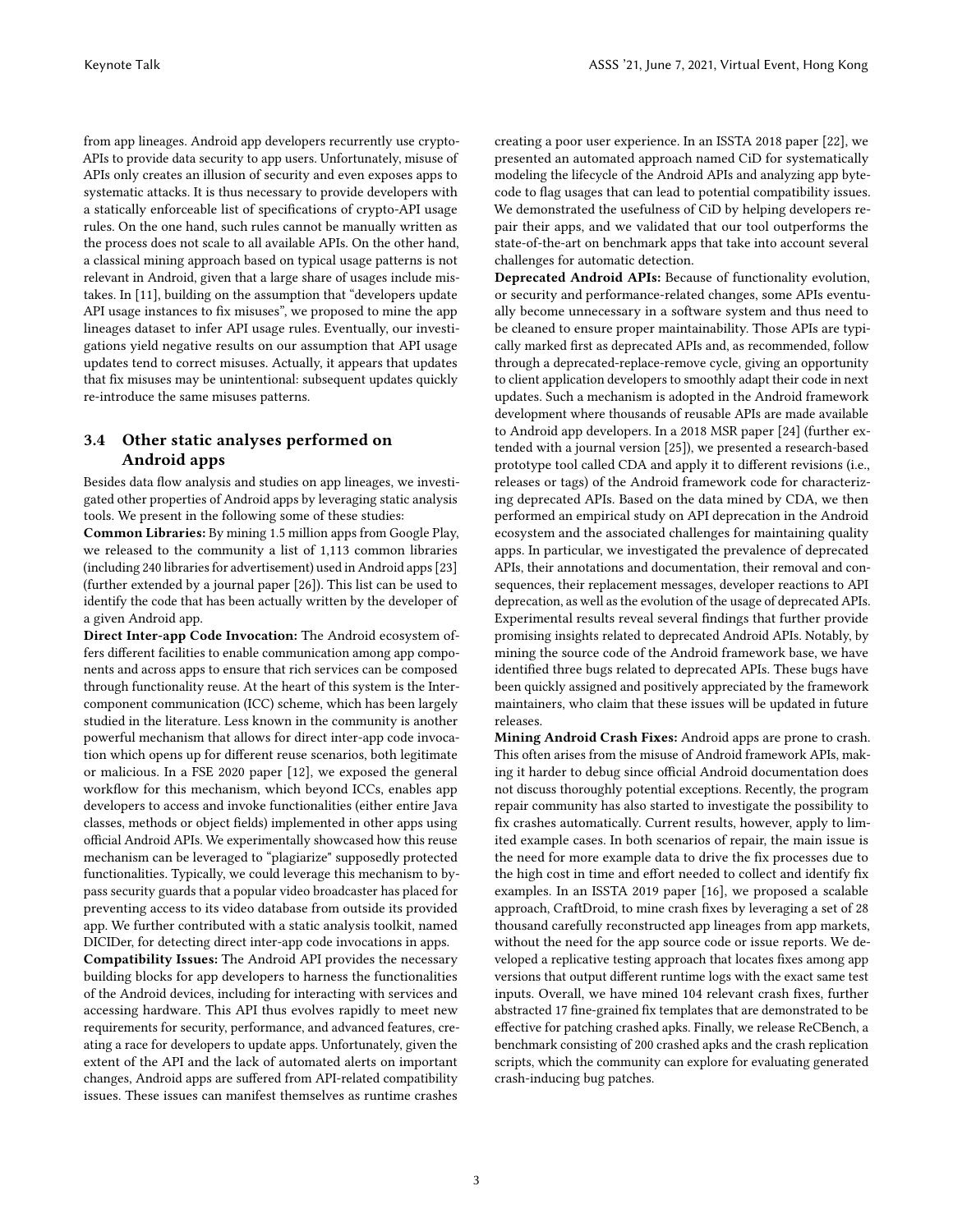# <span id="page-3-0"></span>4 OUR CONTRIBUTIONS TOWARDS ANDROID MALWARE DETECTION

Malware is a real threat to the Android Ecosystem and its user base. Several studies have shown that malicious apps (i.e., malware) are present, in no low number, in Android markets including Google Play [\[6\]](#page-5-25). Researchers have proposed various and numerous approaches to detect Android malware. One of the most popular techniques used by researchers is the one based on machine-learning where the idea is to learn what is goodware, what is malware, and what discriminates malware from goodware. This learning is most of the time supervised, i.e., the training step is performed on a ground truth dataset, i.e., a dataset with well-labeled samples. In several related-works, the reported performance scores are extremely high when assessed with an "in the lab" setting. In Section [4.2,](#page-3-1) we report on several studies that we conducted to check if this high performance in the lab can translate into high performance in the wild. Before reporting our studies, in Section [4.1,](#page-3-2) we present Andro-Zoo, a large repository of Android apps that we built and shared with the research community. We also present our attempt to better label Android malicious samples. Finally, in Section [4.3,](#page-4-1) we briefly present our work aiming at detecting repackaged and piggybacked apps.

# <span id="page-3-2"></span>4.1 Large Datasets and Ground Truth: AndroZoo

Together with my colleagues, we are maintaining AndroZoo  $[5]^2$  $[5]^2$ , a growing collection of Android Applications collected from several sources, including the official Google Play app market. Our Andro-Zoo repository currently contains more than three million apps, each of which has been analyzed by tens of different Antivirus products to know which apps are detected as Malware. We provide this dataset to contribute to ongoing research efforts, as well as to enable new potential research topics on Android Apps. By releasing AndroZoo to the research community, we also aim at encouraging our fellow researchers to engage in reproducible experiments. By March 2021, we have distributed more than 1100 AndroZoo access keys to researchers.

Having access to a large number of samples opens new research directions aiming at efficiently vetting apps, but reliable malware labels are a necessary input to guarantee the quality of both malware detection and classification models. Malware labeling, however, is not a trivial task. Manual labeling, where a human analyst inspects the actions of the malware in a bid to classify them, is prohibitively expensive, given the number of malware samples discovered every day. In such a setting, it is reasonable to rely on the collective judgment of Anti-Virus (AV) vendors who specialize in malware labeling. However, deriving a unified label from labels attached to samples by AV vendors is difficult. Inconsistencies in Anti-Virus (AV) labels are indeed common. This is due to both naming disagreements [\[14\]](#page-5-26) across vendors and also a lack of adopted standards for naming malware. In particular, on the one hand, samples are often mis-labeled as different parties use distinct naming schemes for the same sample. On the other hand, samples are frequently misclassified due to conceptual errors made during labeling processes.

In [\[15\]](#page-5-27), we analyze the associations between all labels given by different vendors and we propose a system called EUPHONY to systematically unify common samples into family groups. The key novelty of our approach is that no a-priori knowledge on malware families is needed.

## <span id="page-3-1"></span>4.2 ML Assessment Protocols

To address the issue of malware detection through large sets of apps, researchers have investigated the capabilities of machinelearning techniques for proposing effective approaches. So far, several promising results were recorded in the literature, many approaches being assessed with what we call in the lab validation scenarios. In [\[3\]](#page-5-28) (and previously in a short paper [\[2\]](#page-5-29)), we revisited the purpose of malware detection to discuss whether such in the lab validation scenarios provide reliable indications on the performance of malware detectors in real-world settings, aka in the wild. To this end, we have devised several Machine Learning classifiers that rely on a set of features built from applications' CFGs. We use a sizeable dataset of over 50 000 Android applications collected from sources where state-of-the-art approaches have selected their data. We show that, in the lab, our approach outperforms existing machine learning-based approaches. However, this high performance does not translate into high performance in the wild. The performance gap we observed—F-measures dropping from over 0.9 in the lab to below 0.1 in the wild—raises one important question: How do state-of-the-art approaches perform in the wild?

In another paper [\[4\]](#page-5-30), we consider the relevance of timeline in the construction of datasets, to highlight its impact on the performance of a machine learning-based malware detection scheme. Typically, we show that simply picking a random set of known malware to train a malware detector, as it is done in many assessment scenarios from the literature, yields significantly biased results. In the process of assessing the extent of this impact through various experiments, we were also able to confirm a number of intuitive assumptions about Android malware. For instance, we discuss the existence of Android malware lineages and how they could impact the performance of malware detection in the wild.

Recently, in [\[35\]](#page-5-31), we reported another potential bias in machinelearning based malware detection. Datasets may include a large portion of duplicated samples, which indeed may bias recorded experimental results and insights. We performed extensive experiments to measure the performance gap that occurs when datasets are de-duplicated. Our experimental results reveal that duplication in published datasets has a limited impact on supervised malware classification models. This observation contrasts with the finding of Allamanis [\[1\]](#page-5-32) on the general case of machine learning bias for big code. Our experiments, however, show that sample duplication more substantially affects unsupervised learning models (e.g. malware family clustering). Nevertheless, we argue that our fellow researchers and practitioners should always take sample duplication into consideration when performing machine learning (via either supervised or unsupervised learning) based Android malware detection, no matter how significant the impact might be.

<sup>2</sup>The main maintainer is Dr. Kevin Allix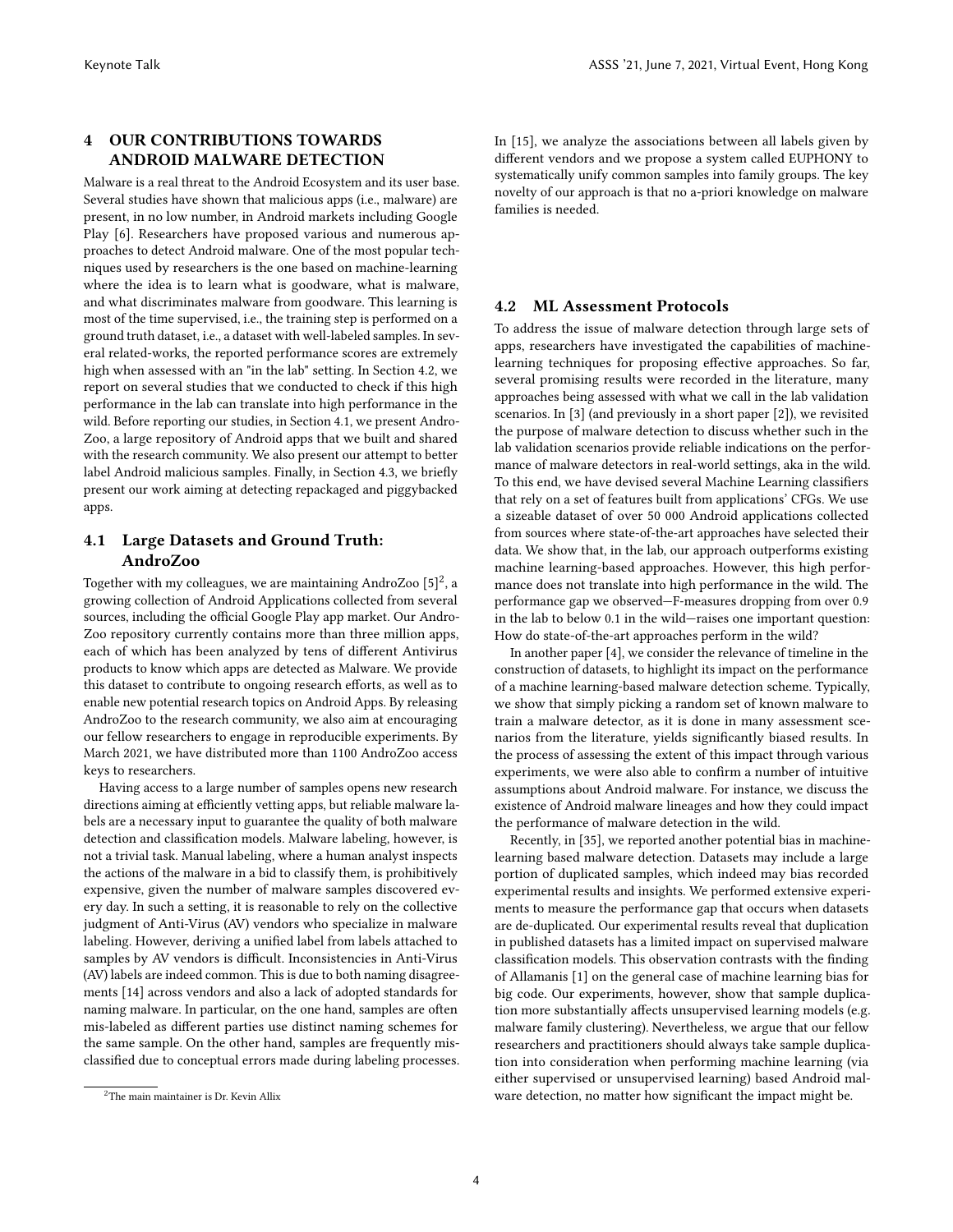### <span id="page-4-1"></span>4.3 Repackaging and Piggybacking Detection

We investigated two closely related activities that are still an issue for the Android ecosystem: Repackaging and Piggybacking

Repackaging is indeed a serious threat to the Android ecosystem as it deprives app developers of their benefits, contributes to spreading malware on users' devices, and increases the workload of market maintainers. In the space of six years (2012-2017), the research around this specific issue has produced 57 approaches that do not readily scale to millions of apps or are only evaluated on private datasets without, in general, tool support available to the community. In [\[20\]](#page-5-33), through a systematic literature review of the subject, we argued that the research was slowing down, where many state-of-the-art approaches have reported high-performance rates on closed datasets, which are unfortunately difficult to replicate and to compare against. In [\[20\]](#page-5-33), we proposed to reboot the research in repackaged app detection by providing a literature review that summarises the challenges and current solutions for detecting repackaged apps and by providing a large dataset (named RePack) that supports replications of existing solutions and implications of new research directions. As a baseline, we proposed a straightforward machine-learning based repackaging detection approach that yields reasonable performance scores.

Piggybacking: The Android packaging model offers ample opportunities for malware writers to piggyback malicious code in popular apps, which can then be easily spread to a large user base. Although researchers have proposed approaches and tools to identify piggybacked apps, the literature was lacking a comprehensive investigation into such a phenomenon. In [\[17\]](#page-5-34), we filled this gap by 1) systematically building a large set of piggybacked and benign apps pairs, which we release to the community, 2) empirically studying the characteristics of malicious piggybacked apps in comparison with their benign counterparts, and 3) providing insights on piggybacking processes. Among several findings providing insights analysis techniques should build upon to improve the overall detection and classification accuracy of piggybacked apps, we showed that piggybacking operations not only concern app code, but also extensively manipulates app resource files, largely contradicting common beliefs. We also found that piggybacking is done with little sophistication, in many cases automatically, and often via library code.

# <span id="page-4-0"></span>5 OPEN CHALLENGES

We identified several challenges related to the static analysis of mobile apps.

- (1) First, a common limitation of static analyzers, not specific to Android apps, is the potentially high number of false alarms. This is still an open challenge, and approaches allowing to automatically check that an alarm triggered by a static analyzer is an actual issue would be great.
- (2) A second open challenge is related to the modeling of Android apps. Better models lead to more precise analyses. Related work such as FlowDroid [\[7\]](#page-5-4) has proposed modeling of apps that allow overcoming specifies of Android apps (examples of such specificities are call back methods that can be triggered at any time by the Android system). However, recent works (e.g., [\[31\]](#page-5-12) ) have shown that this model can be

incomplete. More works towards better modeling Android apps are still required.

(3) Binaries files (code written with the C language and then compile in .so files) are often not considered by static analyzers that usually focus on the Dalvik bytecodes (.dex files). Not analyzing binary files is currently an important threat to validity regarding the completeness of the static analyses.

We also identified several challenges related to the detection of Android malware by using AI techniques (mostly machine learning).

- (1) Automatically locating malicious payloads and understanding what is the behavior of malware is definitely a big concern for the research community. Actually, as a starting point, it would be great to understand what really captures a machine-learning based detector.
- (2) Second, a common challenge in the AI domain is representation learning. This challenge still holds for Android malware detection. Indeed, what is the best representation of Android apps to detect malware is still not an answered question.
- (3) In addition to locating the malicious part(s) of an app, explaining the decisions of machine-learning based malware detectors, i.e., why an app has been classified as malware is still an open challenge. In the same direction, characterizing malware, and more specifically characterizing families of malware would be beneficial for the entire community.
- (4) Finally, in a recent paper [\[9\]](#page-5-35), we attempt a complete Reproduction of five Android Malware Detectors from the literature and discuss to what extent they are "Reproducible". Notably, we provided insights on the implications around the guesswork that may be required to finalize a working implementation. We also discussed how barriers to Reproduction could be lifted, and how the malware detection field would benefit from stronger reproducibility standards—like many various fields already have. So, a last open challenge that we could report is to improve artifacts (datasets, benchmarks, tools, etc.) availability and reproducibility in order to benefit the research community.

# 6 BIOGRAPHY OF THE AUTHOR

Prof. Dr. Jacques Klein is a researcher and professor in software engineering and software security who develops innovative approaches and tools towards helping the research and practice communities build trustworthy software. He is a member of the Interdisciplinary Centre for Security, Reliability and Trust (SnT) at the University of Luxembourg. He received a Ph.D. degree in Computer Science from the University of Rennes, France, in 2006. His main areas of expertise are threefold: (1) Software Security (Malware detection, prevention and dissection, Static Analysis for Security, Vulnerability Detection, etc.); (2) Software Reliability (Software Testing, Semi-Automated and Fully-Automated Program Repair, etc.); (3) Data Analytics (Multi-objective reasoning and optimization, Modeldriven data analytic, Time Series Pattern Recognition, etc.). In addition to academic achievements, Prof. Klein also has a long-standing experience and expertise in successfully running industrial projects with several industrial partners in various domains by applying